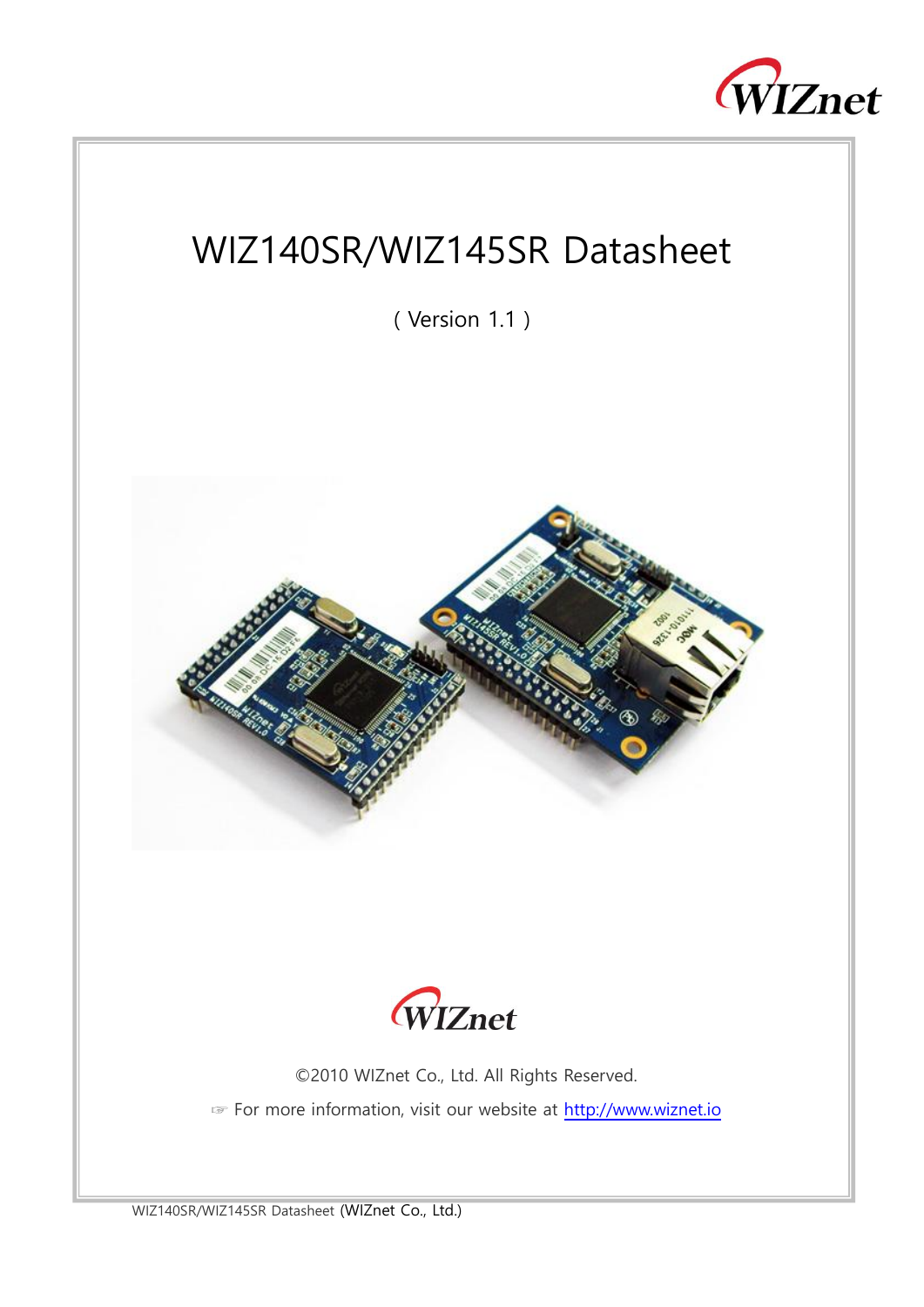

## Document Revision History

| Date       | <b>Revision</b>  | <b>Changes</b>                            |  |
|------------|------------------|-------------------------------------------|--|
| 2010-04-19 | V <sub>0.9</sub> | Document release                          |  |
| 2020-11-17 | V1.1             | Changed the pin naming (UART3 <- > UART4) |  |
|            |                  |                                           |  |
|            |                  |                                           |  |

## COPYRIGHT NOTICE

Copyright 2010 WIZnet Co., Ltd. All Rights Reserved.

Technical Support: [support@wiznet.io](mailto:support@wiznet.io) Sales & Distribution: [sales@wiznet.io](mailto:sales@wiznet.io)

For more information, visit our website at [http://www.wiznet.io](http://www.wiznet.io/)

WIZ140SR/WIZ145SR Datasheet (WIZnet Co., Ltd.)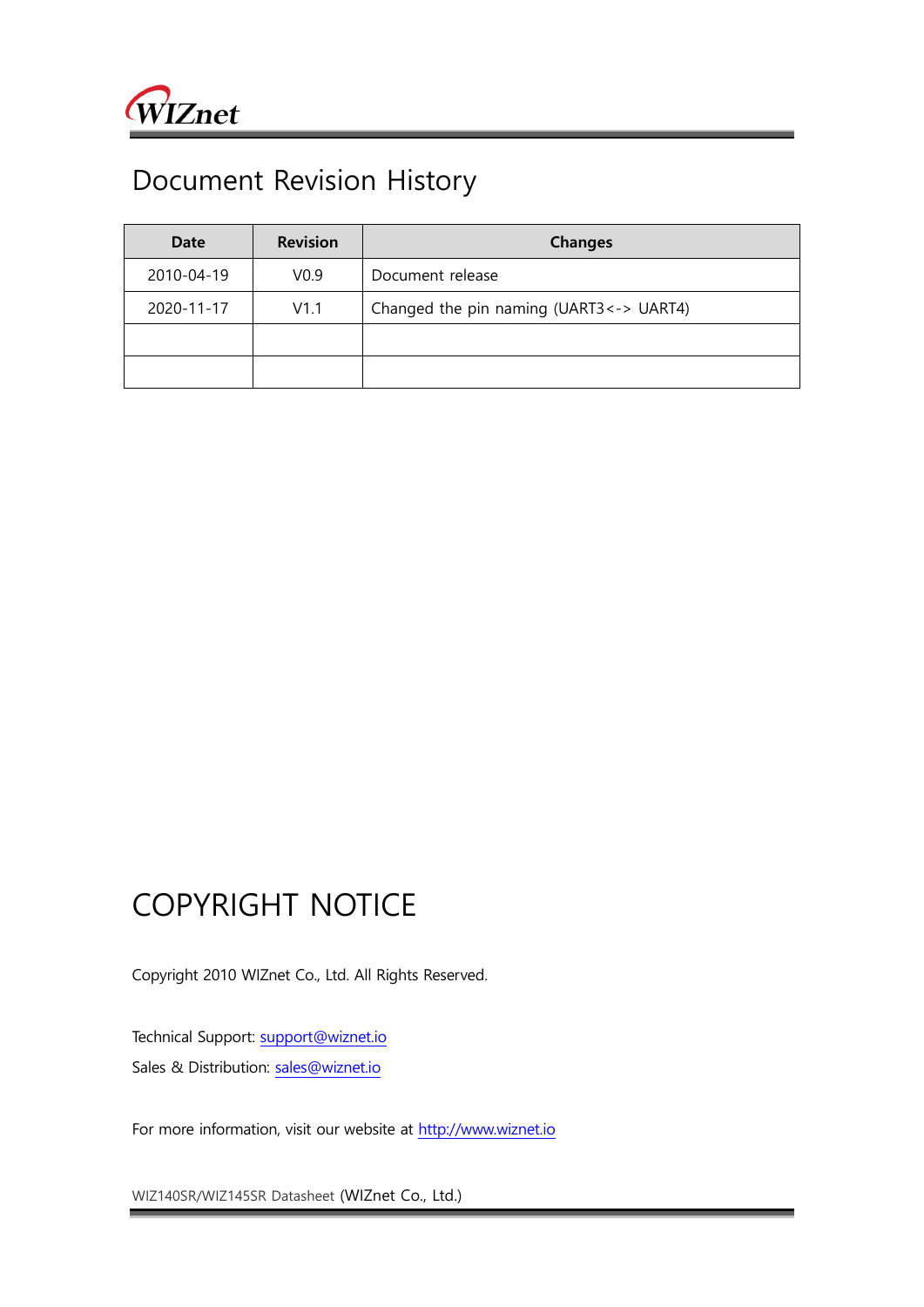

# **Table of Contents**

| 1 <sup>1</sup> |  |
|----------------|--|
|                |  |
|                |  |
|                |  |
|                |  |
|                |  |
| 2.             |  |
|                |  |
|                |  |
|                |  |
|                |  |
|                |  |
|                |  |

# Figures

# **Tables**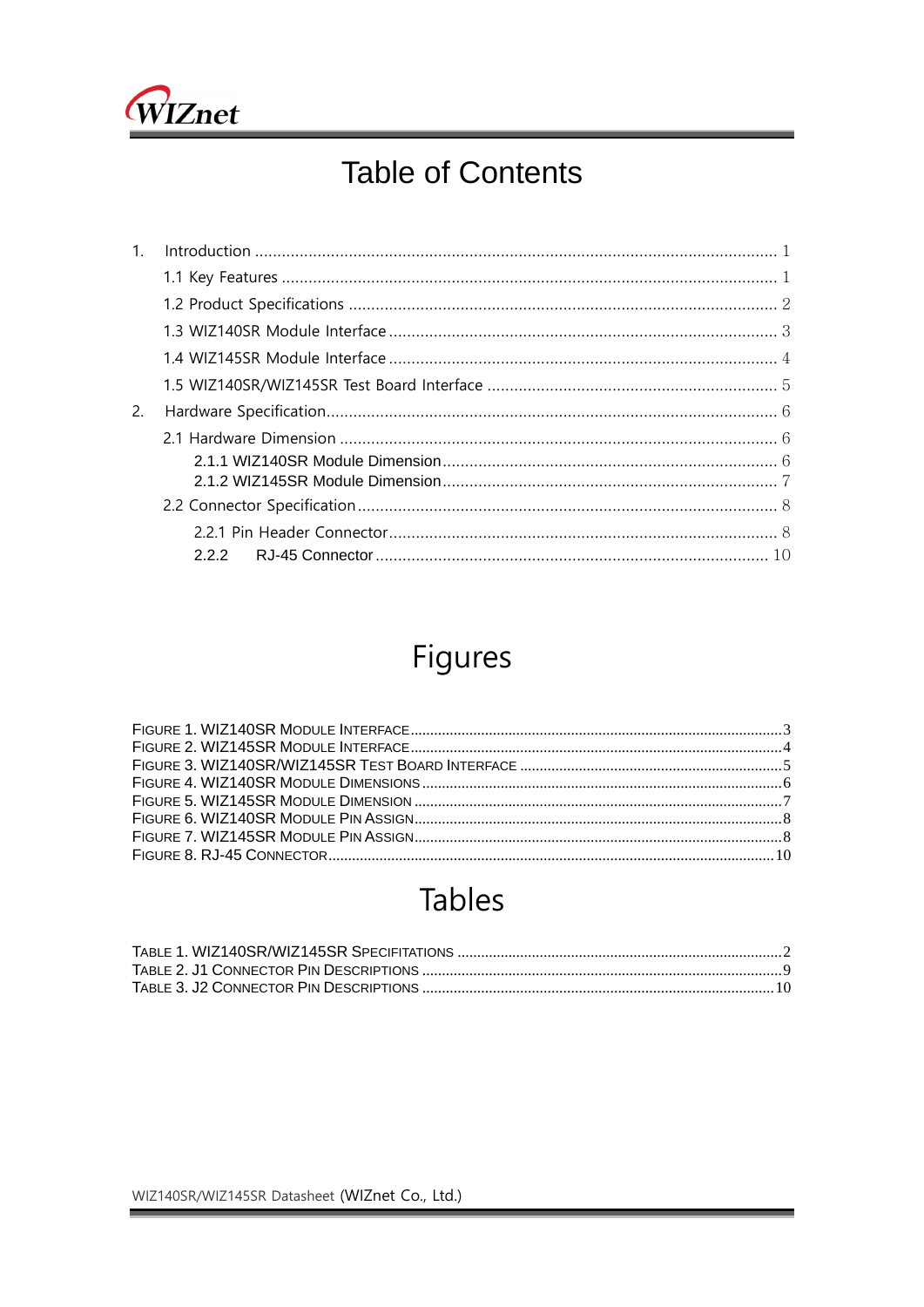

## <span id="page-3-0"></span>1. Introduction

- <span id="page-3-1"></span>1.1 Key Features
	- Direct Connection to Serial Devices
		- ➢ Adds Network Function Simply and Quickly
		- ➢ Provides Firmware Customization
	- Supports 4 Ports Serial
	- Provides System Stability and Reliability by using W5300 Hardware Chip
	- Includes Configuration tool Program
	- Supports Password for the Security
	- Support Serial Configuration with Simple and Easy command
	- 10/100 Ethernet Interface and max 115,200bps Serial Interface
	- Support Static IP, DHCP
	- Support DNS Function
	- RoHS Compliant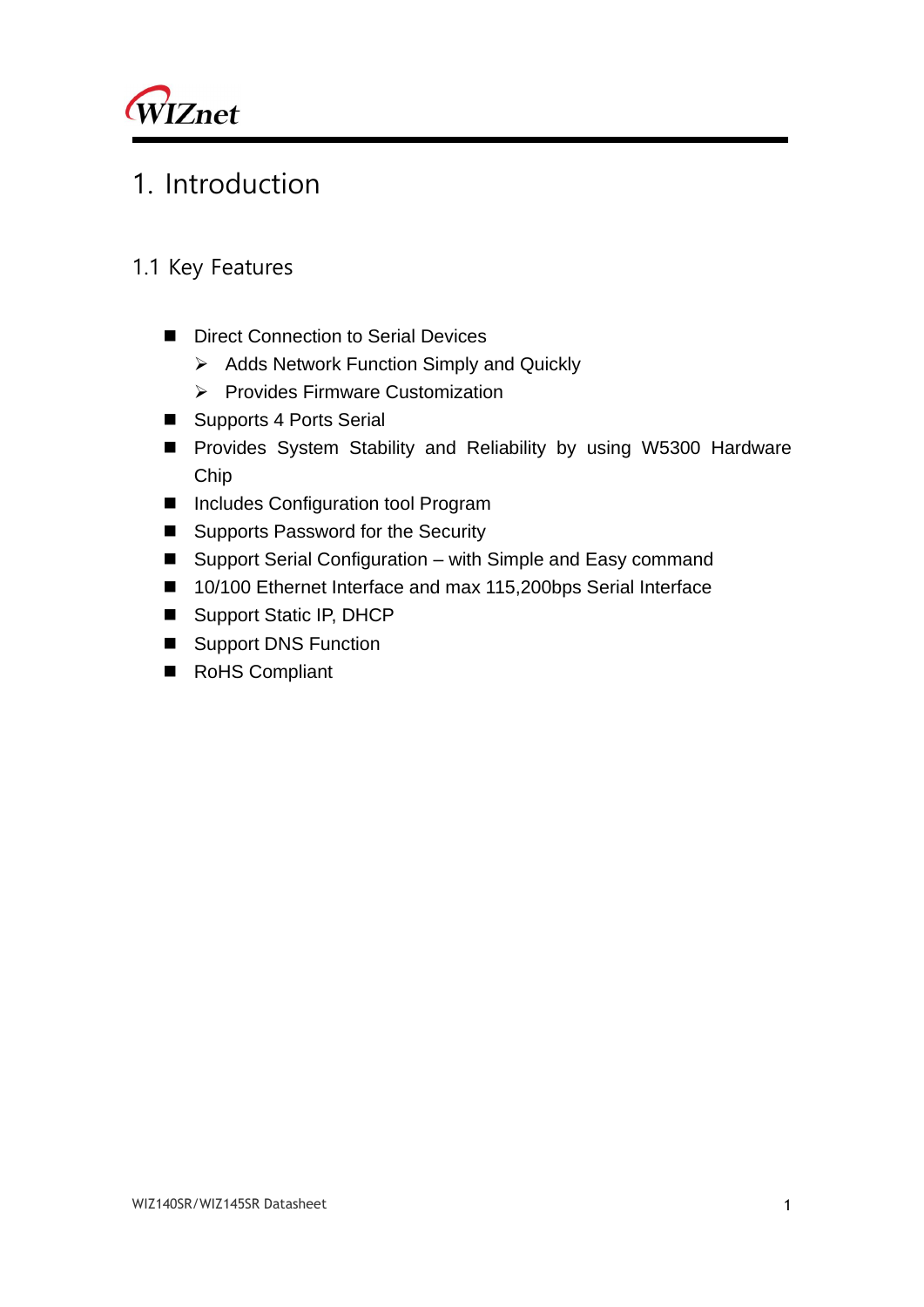

## <span id="page-4-0"></span>1.2 Product Specifications

|                          |            | <b>WIZ140SR</b><br>WIZ145SR                    |                                           |  |  |  |  |  |
|--------------------------|------------|------------------------------------------------|-------------------------------------------|--|--|--|--|--|
|                          | <b>MCU</b> | ARM-based 32-bit MCU                           |                                           |  |  |  |  |  |
|                          | TCP/IP     | W5300                                          |                                           |  |  |  |  |  |
|                          | <b>PHY</b> | Included in W5300                              |                                           |  |  |  |  |  |
| Architecture             |            | 10/100Mbps Ethernet                            |                                           |  |  |  |  |  |
|                          |            | Auto negotiation (Full-duplex and Half-duplex) |                                           |  |  |  |  |  |
|                          |            | Auto MDI/MDIX                                  |                                           |  |  |  |  |  |
|                          | Serial     | <b>RS-232C</b>                                 |                                           |  |  |  |  |  |
|                          | Interface  | <b>TTL</b>                                     |                                           |  |  |  |  |  |
| Serial                   | Signals    | TXD, RXD, RTS, CTS, GND                        |                                           |  |  |  |  |  |
| Data                     | Parameters | Parity: None, Odd, Even                        |                                           |  |  |  |  |  |
| Port                     |            | Data bits: 7, 8 bit                            |                                           |  |  |  |  |  |
|                          |            |                                                | Flow control: None, RTS / CTS, XON / XOFF |  |  |  |  |  |
|                          | Speed      | Up to 115,200bps                               |                                           |  |  |  |  |  |
| Serial                   | Interface  | <b>TTL</b>                                     |                                           |  |  |  |  |  |
| Debug                    | Signals    | TXD, RXD                                       |                                           |  |  |  |  |  |
| Port                     | Parameters | Parity: None                                   |                                           |  |  |  |  |  |
|                          |            | Data bits: 8 bit                               |                                           |  |  |  |  |  |
|                          |            | Flow control: None                             |                                           |  |  |  |  |  |
|                          | Speed      | 115,200bps                                     |                                           |  |  |  |  |  |
|                          | Dimensions | 48.26mm<br>35.56mm<br>X<br>X                   | 48.26mm<br>61.4mm<br>X<br>X               |  |  |  |  |  |
| (Include connector size) |            | 16.2mm                                         | 24.7mm                                    |  |  |  |  |  |
| Pin header Connector     |            | 2.54mm Pitch Pin-header, 14Pin (1x14)          |                                           |  |  |  |  |  |
|                          |            | 2.54mm Pitch Pin-header, 28Pin (2x14)          |                                           |  |  |  |  |  |
| RJ-45 Connector          |            | None<br>1 RJ-45 Connector                      |                                           |  |  |  |  |  |
| Input voltage            |            | DC 3.3V                                        |                                           |  |  |  |  |  |
| Power consumption        |            | Under 200mA                                    |                                           |  |  |  |  |  |
| Temperature              |            | 0°C ~ 70°C (Operation), -40°C ~ 85°C (Storage) |                                           |  |  |  |  |  |
| Humidity                 |            | $10 \sim 80\%$                                 |                                           |  |  |  |  |  |

#### <span id="page-4-1"></span>Table 1. WIZ140SR/WIZ145SR Specifitations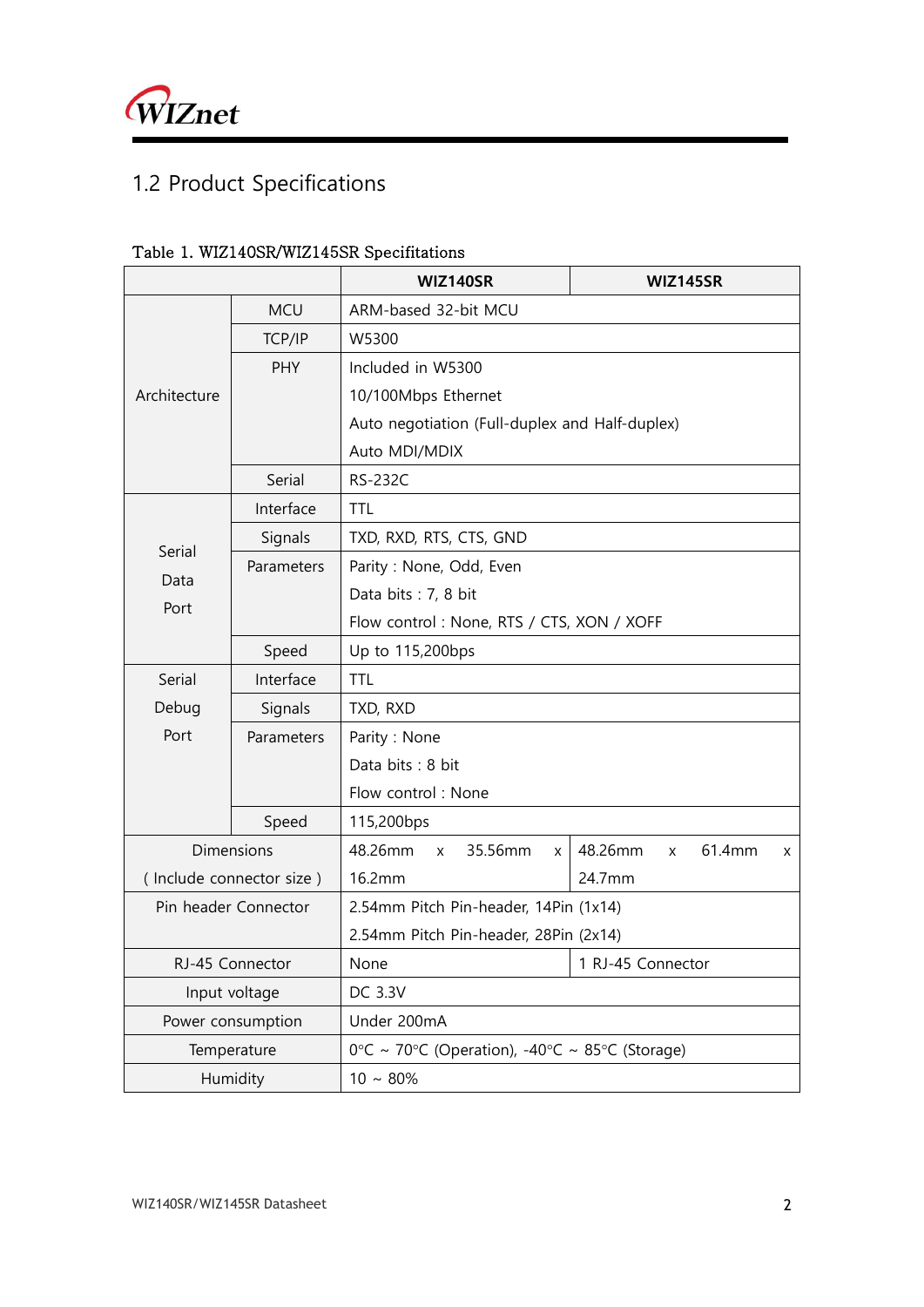

#### <span id="page-5-0"></span>1.3 WIZ140SR Module Interface

<span id="page-5-1"></span>

Figure 1. WIZ140SR Module Interface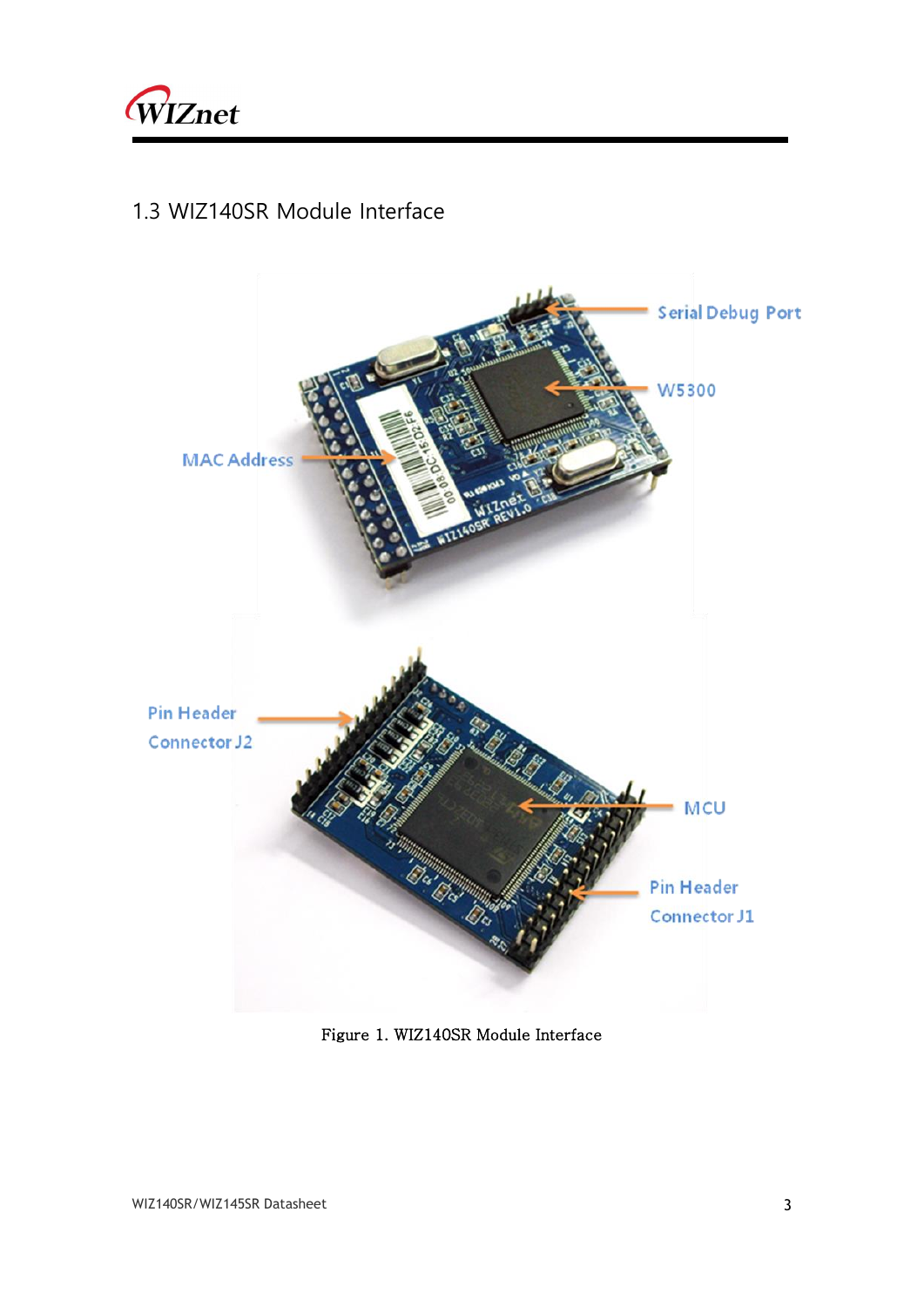

### <span id="page-6-0"></span>1.4 WIZ145SR Module Interface

<span id="page-6-1"></span>

Figure 2. WIZ145SR Module Interface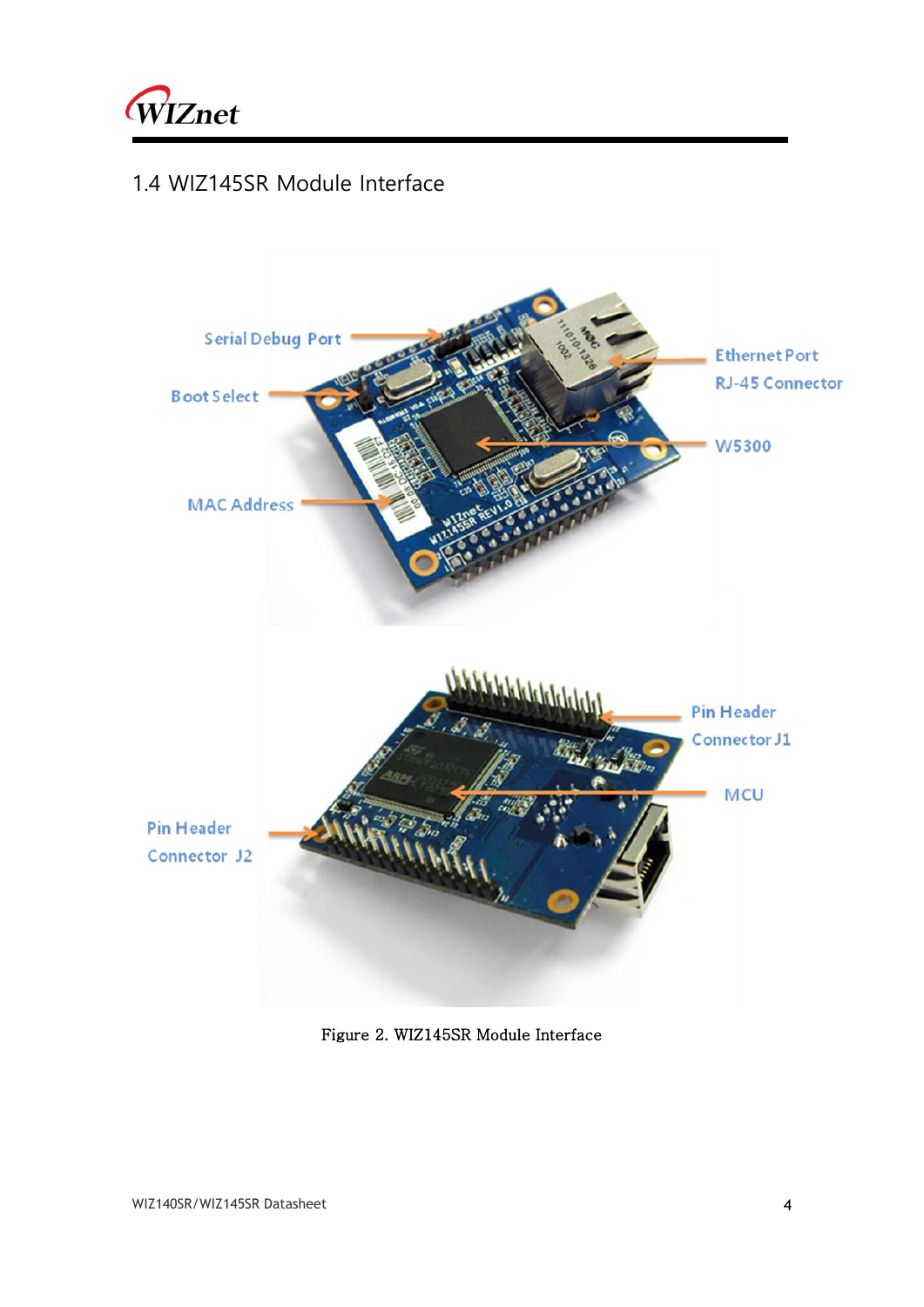

### <span id="page-7-0"></span>1.5 WIZ140SR/WIZ145SR Test Board Interface



<span id="page-7-1"></span>Figure 3. WIZ140SR/WIZ145SR Test Board Interface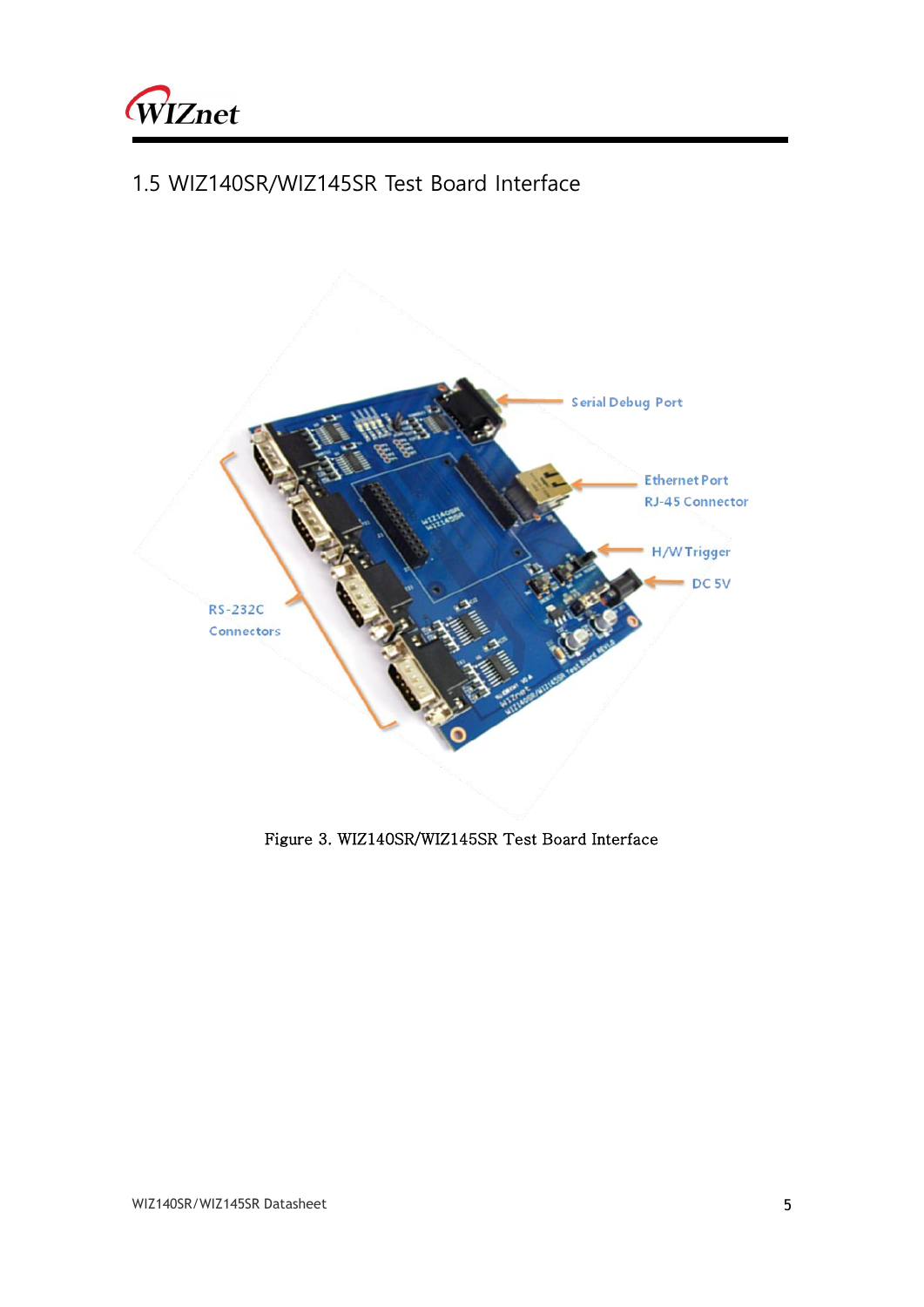

## <span id="page-8-0"></span>2. Hardware Specification

### <span id="page-8-1"></span>2.1 Hardware Dimension

#### <span id="page-8-2"></span>2.1.1 WIZ140SR Module Dimension



<span id="page-8-3"></span>Figure 4. WIZ140SR Module Dimensions (mm)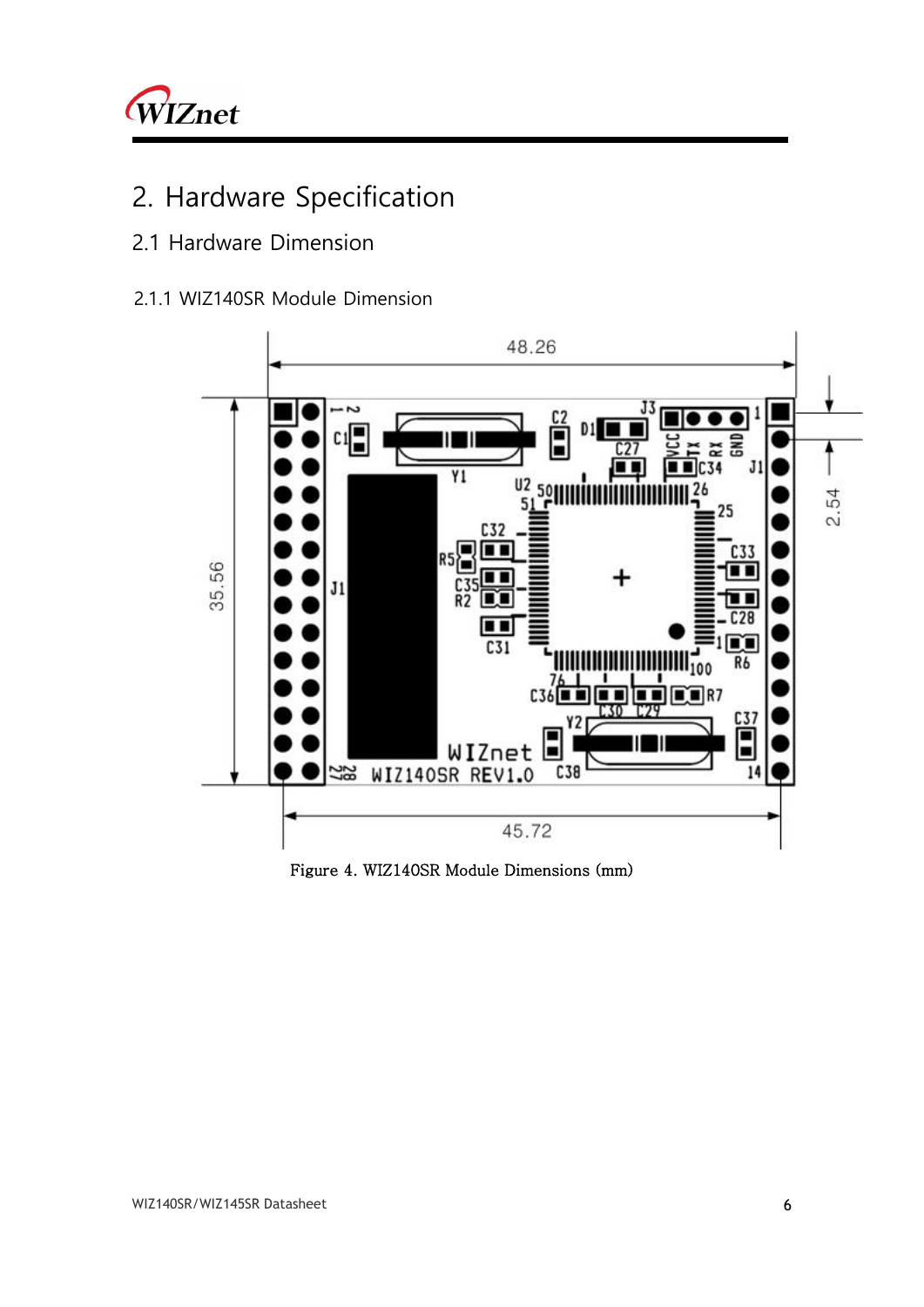

### <span id="page-9-0"></span>2.1.2 WIZ145SR Module Dimension



<span id="page-9-1"></span>Figure 5. WIZ145SR Module Dimension (mm)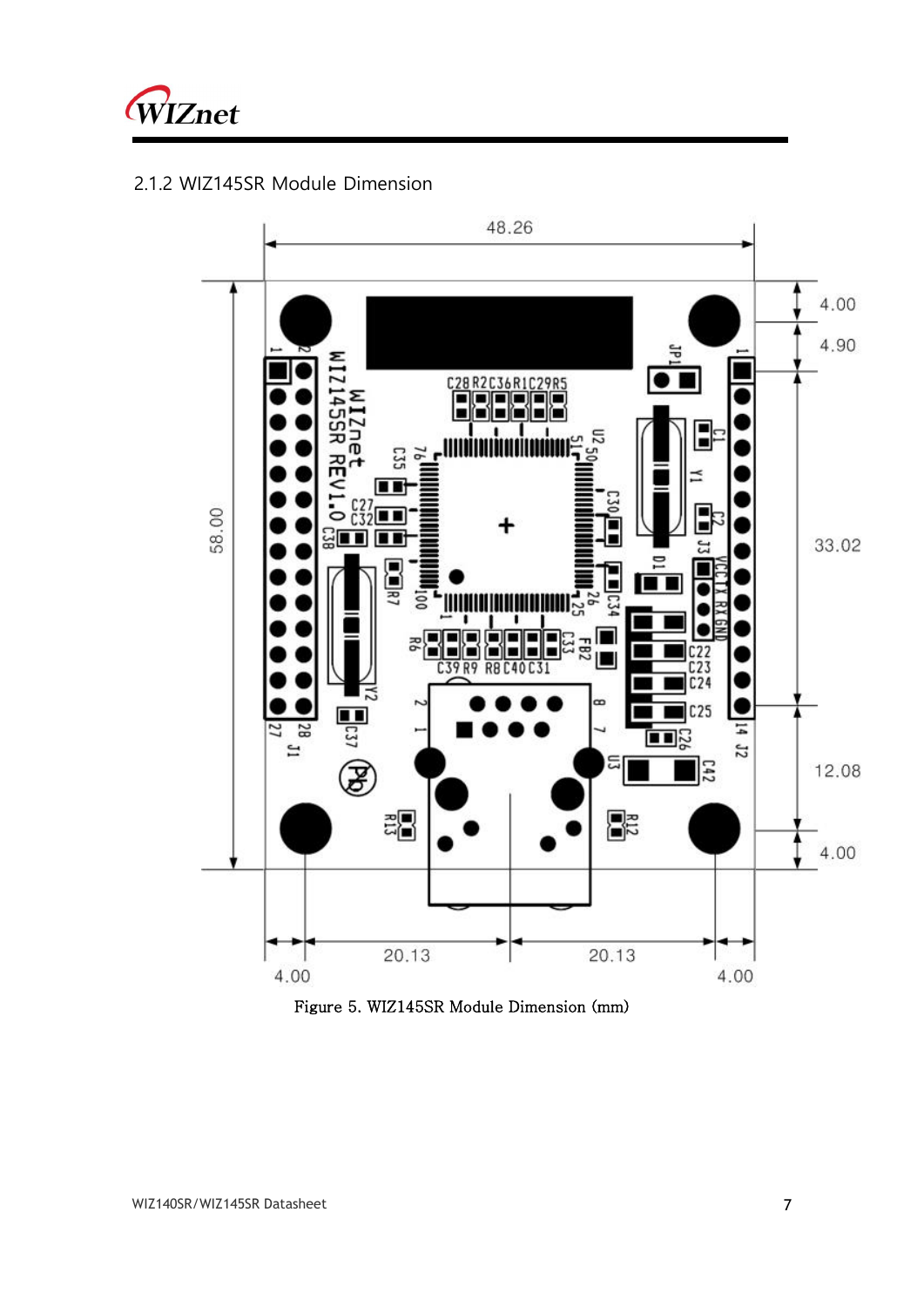

### <span id="page-10-0"></span>2.2 Connector Specification

#### <span id="page-10-1"></span>2.2.1 Pin Header Connector

|                | J1                                                 |    |          | J2      |                |
|----------------|----------------------------------------------------|----|----------|---------|----------------|
| 1              | ∍                                                  | 2  |          | O       | 1              |
|                | ∩                                                  | 4  |          | $\circ$ | $\overline{2}$ |
| $\frac{3}{5}$  | ∩                                                  | 6  |          | $\circ$ | 3              |
| $\overline{7}$ | ∩                                                  | 8  |          | $\circ$ | 4              |
| 9              | $\bigcirc$                                         | 10 |          | $\circ$ | 5              |
| 11             | Ο<br>$^{(+)}$                                      | 12 |          | $\circ$ | 6              |
| 13             | $\circ$<br>$^{\circ}$                              | 14 | WIZ140SR | $\circ$ | $\overline{7}$ |
| 15             | Ω                                                  | 16 |          | $\circ$ | 8              |
| 17             | $\circ$                                            | 18 |          | $\circ$ | 9              |
| 19             | O<br>$\left( \begin{array}{c} \end{array} \right)$ | 20 |          | $\circ$ | 10             |
| 21             | Ω<br>$\left( \right)$                              | 22 |          | $\circ$ | 11             |
| 23             | $\circ$<br>∩                                       | 24 |          | $\circ$ | 12             |
| 25             | O                                                  | 26 |          | $\circ$ | 13             |
| 27             | $\left( \begin{array}{c} \end{array} \right)$      | 28 |          | Ō       | 14             |

Figure 6. WIZ140SR Module Pin Assign

<span id="page-10-2"></span>

<span id="page-10-3"></span>Figure 7. WIZ145SR Module Pin Assign

L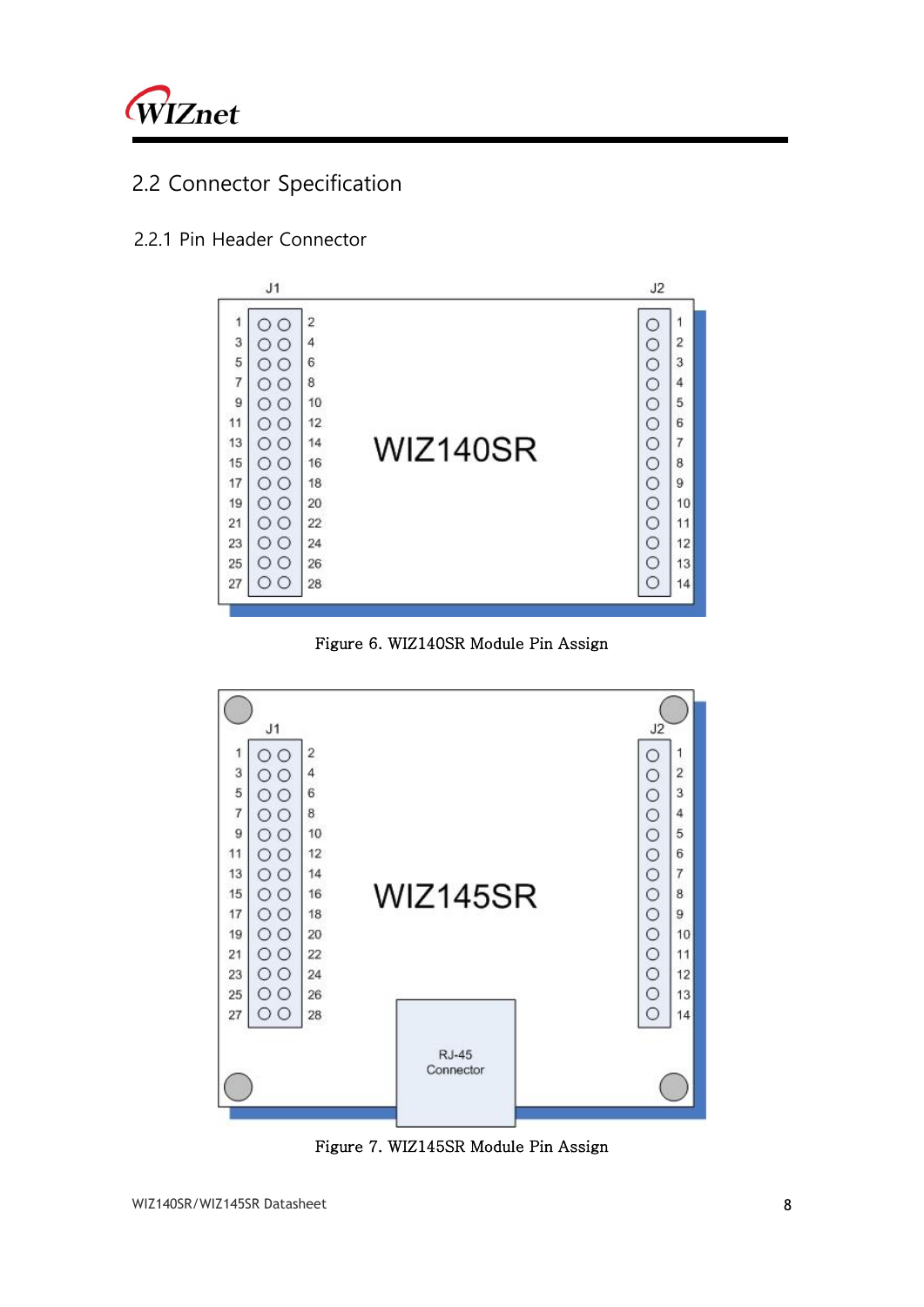| <b>Pins</b>    | <b>Signal</b> | I/O            | <b>Description</b>                    |
|----------------|---------------|----------------|---------------------------------------|
| $\mathbf{1}$   | 3.3V VCC      | S              | 3.3V Power                            |
| $\overline{c}$ | 3.3V VCC      | S              | 3.3V Power                            |
| 3              | /RESET        | T              | Board Reset, Active low               |
| $\overline{4}$ | <b>GND</b>    | S              | Ground                                |
| 5              | UART1_RX      | I              | RS-232 Data Input for UART CH #1      |
| 6              | UART1_CTS     | $\overline{1}$ | RS-232 Clear To Send for UART CH #1   |
| 7              | UART1_TX      | $\circ$        | RS-232 Data Output for UART CH #1     |
| 8              | UART1_RTS     | O              | RS-232 Request To Send for UART CH #1 |
| 9              | STATUS_1      | $\circ$        | Status signal for UART CH #1          |
|                |               |                | Low: Connected, High: Not Connected   |
| 10             | <b>GND</b>    | S              | Ground                                |
| 11             | UART2_RX      | T              | RS-232 Data Input for UART CH #2      |
| 12             | UART2_CTS     | I              | RS-232 Clear To Send for UART CH #2   |
| 13             | UART2_TX      | $\circ$        | RS-232 Data Output for UART CH #2     |
| 14             | UART2_RTS     | O              | RS-232 Request To Send for UART CH #2 |
| 15             | STATUS_2      | $\circ$        | Status signal for UART CH #2          |
|                |               |                | Low: Connected, High: Not Connected   |
| 16             | <b>GND</b>    | S              | Ground                                |
| 17             | UART4_RX      | $\overline{1}$ | RS-232 Data Input for UART CH #4      |
| 18             | UART4_CTS     | $\overline{1}$ | RS-232 Clear To Send for UART CH #4   |
| 19             | UART4_TX      | $\circ$        | RS-232 Data Output for UART CH #4     |
| 20             | UART4_RTS     | O              | RS-232 Request To Send for UART CH #4 |
| 21             | STATUS_4      | O              | Status signal for UART CH #4          |
|                |               |                | Low: Connected, High: Not Connected   |
| 22             | <b>GND</b>    | S              | Ground                                |
| 23             | UART3_RX      | I              | RS-232 Data Input for UART CH #3      |
| 24             | UART3_CTS     | I              | RS-232 Clear To Send for UART CH #3   |
| 25             | UART3_TX      | $\circ$        | RS-232 Data Output for UART CH #3     |
| 26             | UART3_RTS     | $\circ$        | RS-232 Request To Send for UART CH #3 |
| 27             | STATUS_3      | $\circ$        | Status signal for UART CH #3          |
|                |               |                | Low: Connected, High: Not Connected   |
| 28             | <b>GND</b>    | S              | Ground                                |

<span id="page-11-0"></span>Table 2. J1 Connector Pin Descriptions